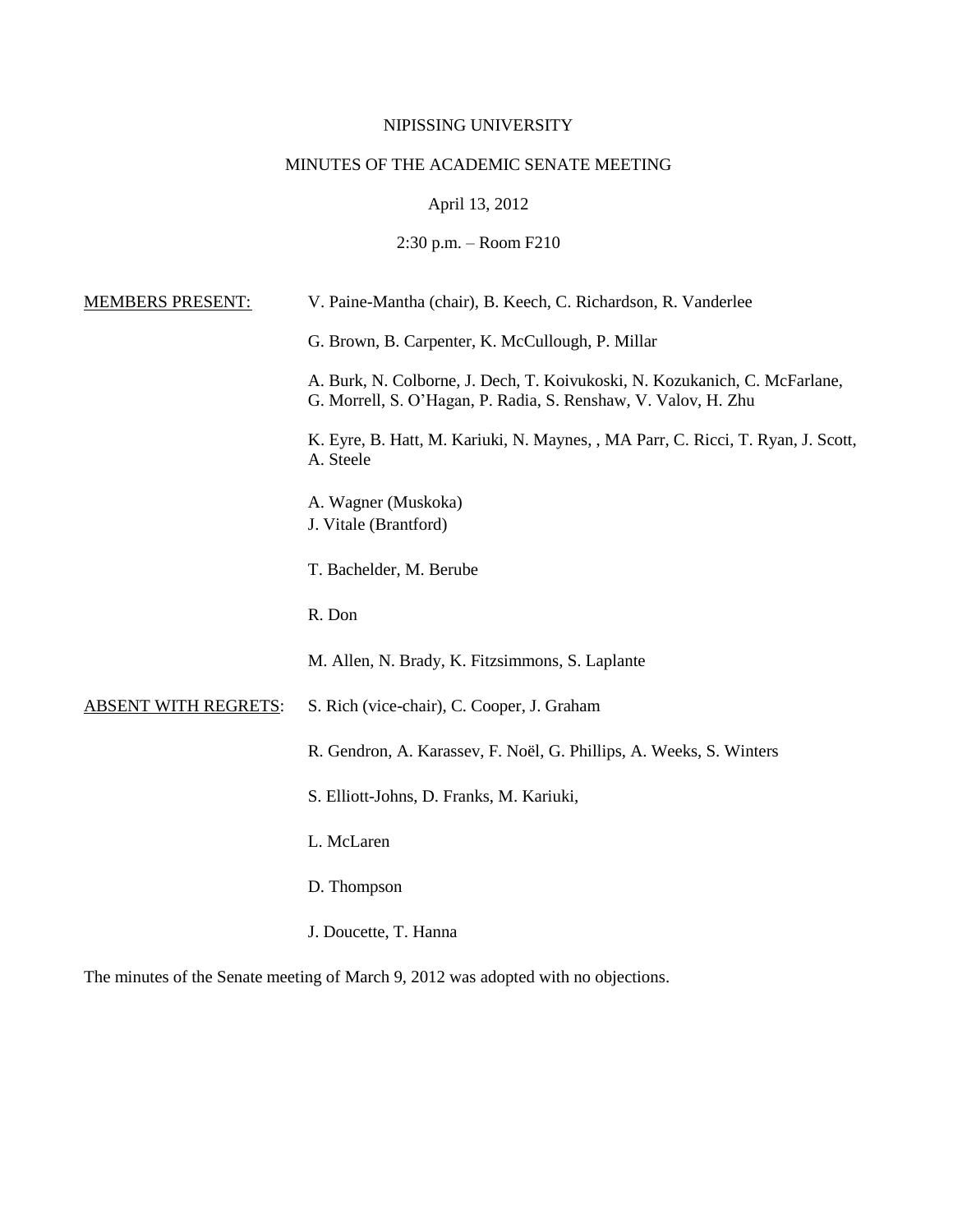### QUESTION PERIOD

A question was raised regarding the recent changes in membership structure to senior search committees. Senator Bachelder, commented that there had been a number of complaints about the size of the committees. He noted for example, that the search committee for the President, board and faculty representation have each been reduced by one and there is now representation from the support staff employee group.

Concerns were also voiced regarding the days that had combined convocation ceremonies. It was noted that there are a number of suggestions that are being reviewed to help reduce the length of these ceremonies.

There were also a number of questions regarding the Dean of Education position in the dual role as the Elizabeth Thorn Research Chair in Literacy. In particular, there was a concern about the number of initiatives that the Schulich School of Education is currently undertaking and whether both positions would be well served by one person. Senators were reminded that the endowment can only support a part-time appointment at this time; therefore past searches have been unsuccessful in attracting individuals. It was also noted that Senator Rich would not have accepted the chair position if she felt she was not able to lead this initiative in addition to her other duties. The Dean is enthusiastic to undertake this role and is very qualified in this area of research. The President added that the University has an obligation to move forward with the endowment objectives and it is hoped under Dr. Rich's leadership that synergies may be achieved in concert with some of the Schulich benefaction goals.

### REPORTS of STANDING COMMITTEES and FACULTY or UNIVERSITY COUNCILS

#### Senate Executive Committee

- MOTION 1: Moved by V. Paine-Mantha, seconded by C. McFarlane that the Report of the Senate Executive Committee dated April 5, 2012 be received. CARRIED
- MOTION 2: Moved by V. Paine-Mantha, seconded by V. Valov that Senate move into an in-camera session. CARRIED
- MOTION 3: Moved by V. Paine-Mantha, seconded by M. Berube that Senate move out of the in-camera session. CARRIED

### **Planning and Priorities Committee**

#### March 2, 2012 Report

MOTION 4: Moved by R. Vanderlee, seconded by N. Brady that the Report of the Planning and Priorities Committee dated March 2, 2012, be received. CARRIED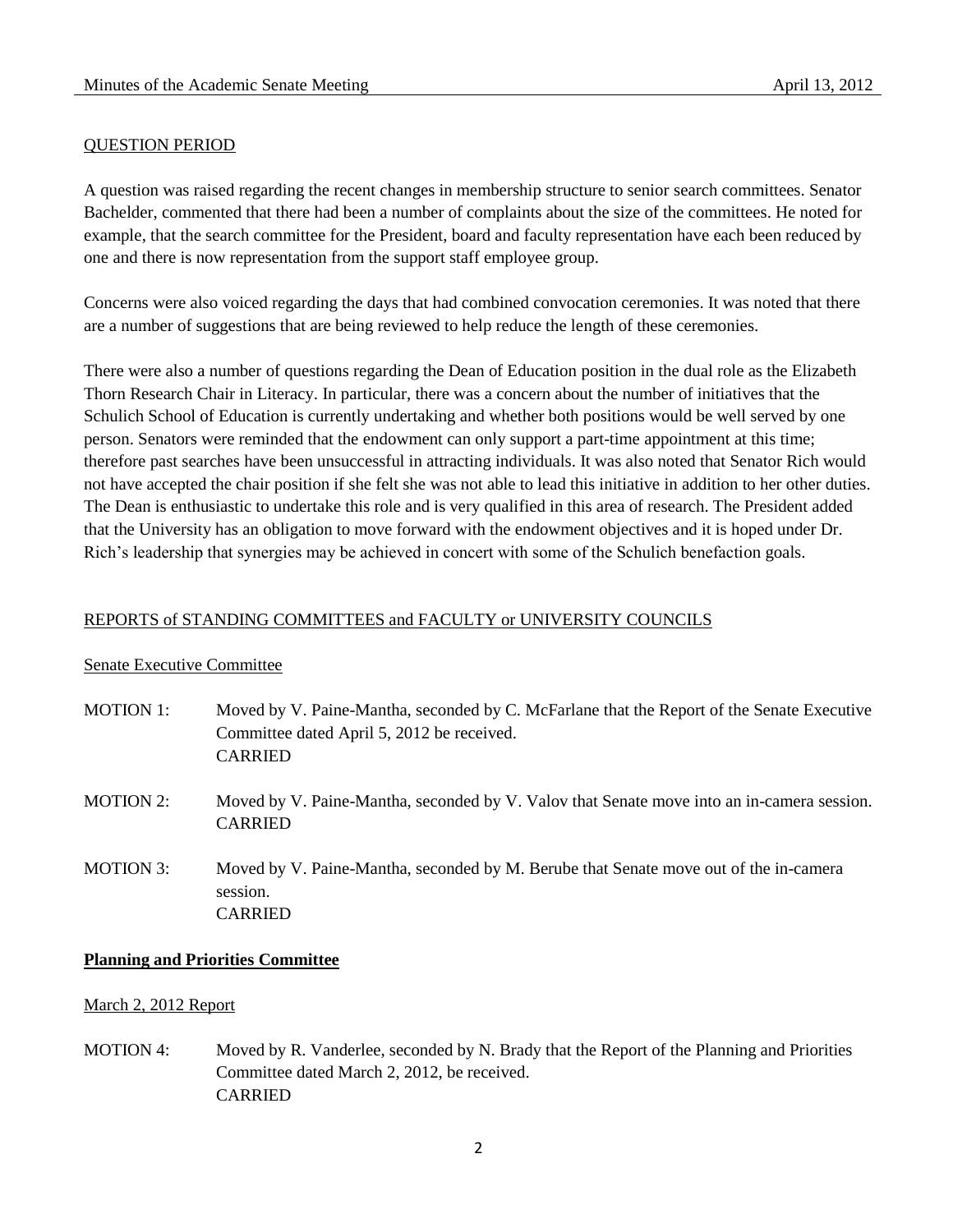MOTION 5: Moved by R. Vanderlee, seconded by A. Burk that Senate give Stage 3 approval for the 4-year Arts and Culture program at Muskoka. CARRIED

#### March 30, 2012 Report

- MOTION 6: Moved by R. Vanderlee, seconded by C. McFarlane that the Report of the Planning and Priorities Committee dated March 30, 2012, be received. CARRIED
- MOTION 7**:** Moved by R. Vanderlee, seconded by G. Morrell Stage 3 approval for the 4-year Arts and Cultural Management Major program at Muskoka. CARRIED

#### **Graduate Studies Council**

| <b>MOTION 8:</b>  | Moved by C. Richardson, seconded by N. Brady that the Report of the Graduate Studies<br>Council dated March 13, 2012 be received.<br><b>CARRIED</b>                                                                                                 |
|-------------------|-----------------------------------------------------------------------------------------------------------------------------------------------------------------------------------------------------------------------------------------------------|
| <b>MOTION 9:</b>  | Moved by C. Richardson, seconded by N. Kozuchanich that Senate approve the <i>Graduate</i><br>Student Funding Terms and Conditions as outlined.<br><b>CARRIED</b>                                                                                   |
| <b>MOTION 10:</b> | Moved by C. Richardson, seconded by C. McFarlane that Senate approve the application<br>deadline change from February 15 to February 1st across the board for all programs and that<br>this date be revisited each calendar year.<br><b>CARRIED</b> |
| <b>MOTION 11:</b> | Moved by C. Richardson, seconded by N. Brady that Senate approve the Ph.D. program in<br>Educational Sustainability, including courses and curriculum of the program.<br><b>CARRIED</b>                                                             |
| <b>MOTION 12:</b> | Moved by C. Richardson, seconded by M. Kariuki that Senate approve the Graduate Special<br>Admissions Appeal Policy as outlined in the attached document.<br><b>CARRIED</b>                                                                         |

### OTHER BUSINESS

Senator Koivukoski reported that the nominations subcommittee will be providing a slate of candidates for the 2012-13 Senate committees and subcommittees at the May Senate meetings. There will still be opportunities to provide nominations from the floor.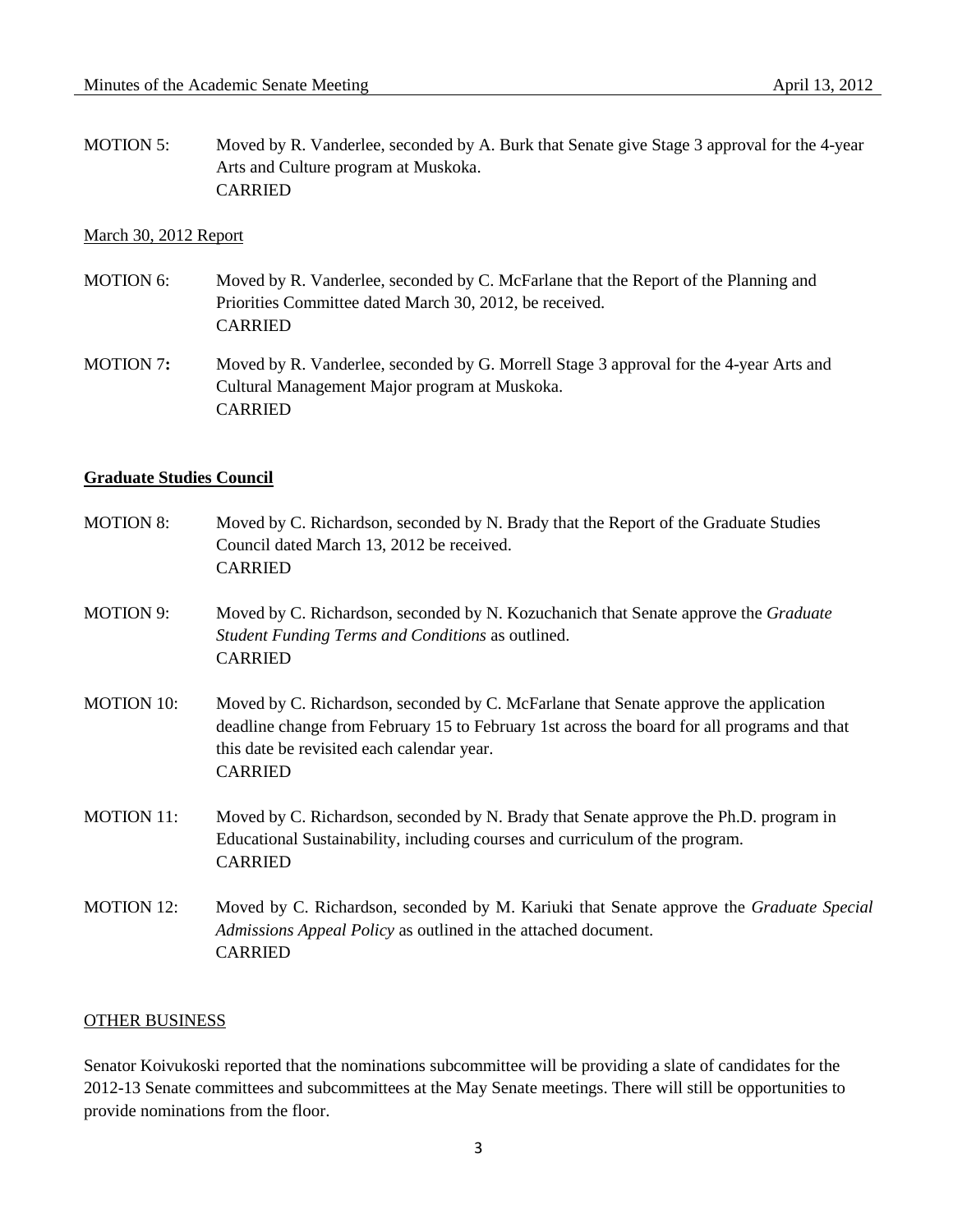# AMENDMENT of BYLAWS

- MOTION 13: Moved by K. McCullough, seconded by A. Burk that Senate approve the modification to Article 9.3.2(a)(i) of the Senate bylaws with the addition of Vice-Chair of the Undergraduate Studies Committee, who shall be Chair (effective July 1, 2012). CARRIED
- MOTION 14: Moved by K. McCullough, seconded by G. Morrell that Senate approve the modification to Article 2.1(a)(vii) of the Senate bylaws with the addition of the Assistant Vice-President Research and Graduate studies (effective July 1, 2012). CARRIED

#### ELECTIONS

#### *Election for Reappointment Committee for the Dean of Applied and Professional Studies (APS)*

- Elect **four (4)** faculty members as follows;
	- **three (3)** representatives must be from the APS Faculty elected by the APS Senators; and - **one (1)** member from another Faculty elected by members of Senate other than APS
	- Senate members

\*\*there must be at least one female and one male and of those elected, only one (1) may be a tenure-track members, and occur in the election for the three representative from APS

#### **APS: K. McCullough, R. Vernescu, T. Waldock - ACCLAIMED Non-APS: J. McAuliffe - ACCLAIMED**

#### *Election for Reappointment Committee for the Dean of Arts and Science (A&S)*

- Elect **four (4)** faculty members as follows;
	- **three (3)** representatives must be from the A&S Faculty elected by the A&S Senators; and
	- one (1) member from another Faculty elected by members of Senate other than A&S Senate members

\*\*there must be at least one female and one male and of those elected, only one (1) may be a tenure-track members, and occur in the election for the three representative from A&S

# **A&S: N. Kozuchanich, C. McFarlane, S. Srigley - ACCLAIMED Non-A&S: S. Elliott-Johns - ACCLAIMED**

#### *Election for the VPFA Search Committee*

 Elect one tenured faculty member from the Schulich School of Education. **ACCLAIMED: M-A Parr**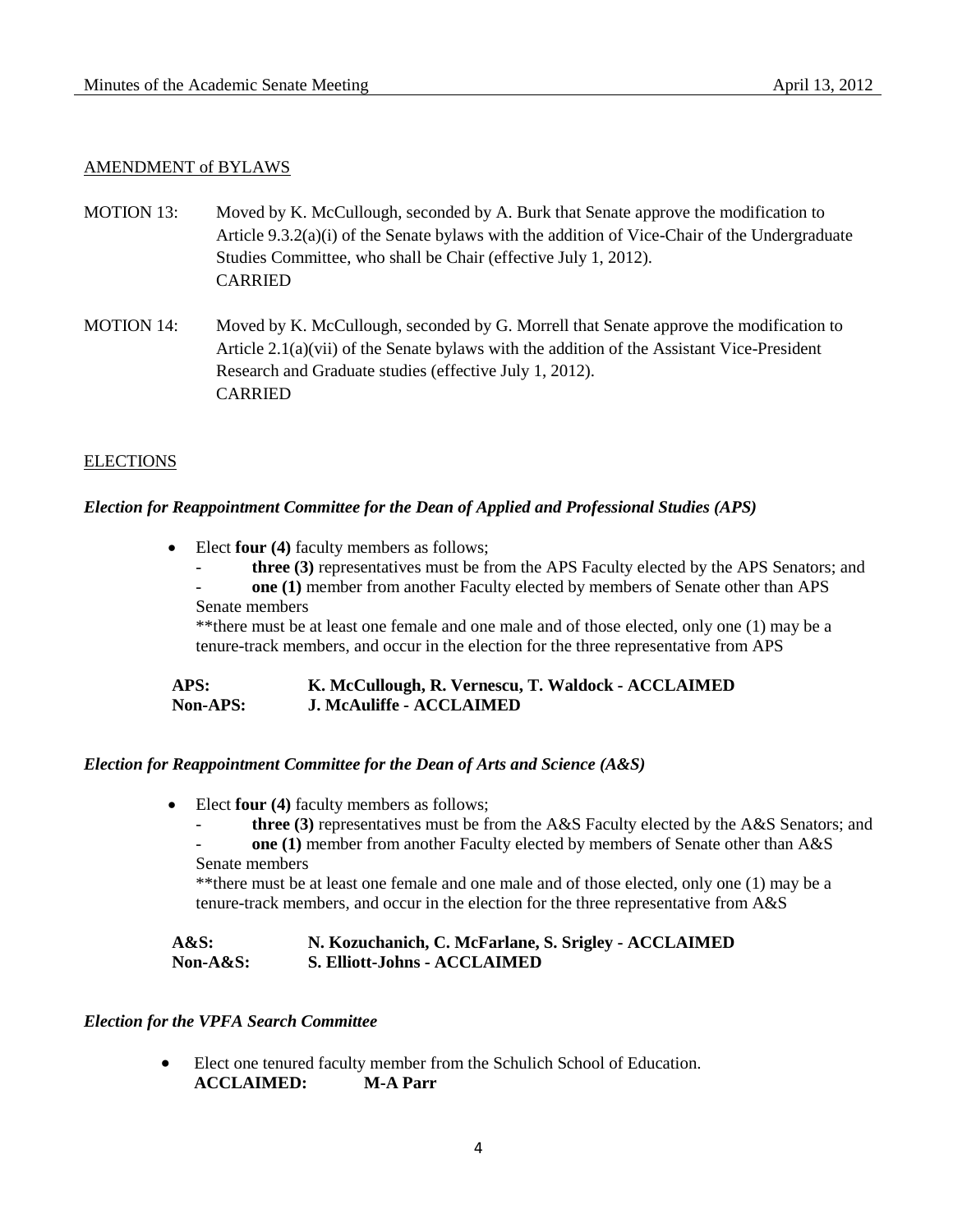### *Election for the President and Vice-Chancellor Search Committee*

Elect three (3) tenured faculty members, one from each faculty, elected by Senate.

| <b>ACCLAIMED:</b> | A. Weeks $(A&S)$           |
|-------------------|----------------------------|
|                   | <b>J. Barker (APS)</b>     |
| ELECTED:          | <b>B. Hatt (Education)</b> |

*Elect one faculty member from outside the Faculty of Applied & Professional Studies to serve on the search committee for a Director of Social Work*

**ACCLAIMED: T. Curwen (A&S)**

#### REPORTS FROM OTHER BODIES

#### Board of Governors

Senator Bachelder reported that the Board of Governors met on April 12. Motions were approved regarding elections for Board representation on the Reappointment Committees for the Dean of Arts and Science and the Dean of Applied and Professional Studies. Elections were also held for Board members on the search committees for the President and Vice-Chancellor and the Vice-President Finance and Administration.

The Board also approved to accept the Nipissing University Ancillary Fees Schedule for the 2012-13 year as well as the Protocol Agreement Statements and Guideline for Compulsory Ancillary Fees. Two new polices were approved: the Signing Authority Policy and the Approval Authority Policy.

During the closed session of the meeting, the honorary degree candidates as well as the nominees for Professor and President Emeritus were approved. The Board also approved recommendations to elect three new members to fill the current vacancies.

#### **ANNOUNCEMENTS**

The President began her announcements by providing a synopsis from a memo received from Nancy Naylor, Assistant Deputy Minister of MTCU regarding the multi-year funding outlook. The President reminded senators that these changes, including preliminary details regarding the 2012-13 operating grants to university and changes to student support programs are subject to the budget becoming legislation. She noted that the good news is that the province is fully dedicated to postsecondary education and has committed to fully funding growth. Operating grants to universities and colleges will increase in the next two years by \$111M and \$155 respectively. However, graduate funding for the new round of graduate expansion is being reduced by \$13M. Senators were reminded that in 2011, the provincial government announced an additional graduate expansion of 6000 spaces by 2015-16. The